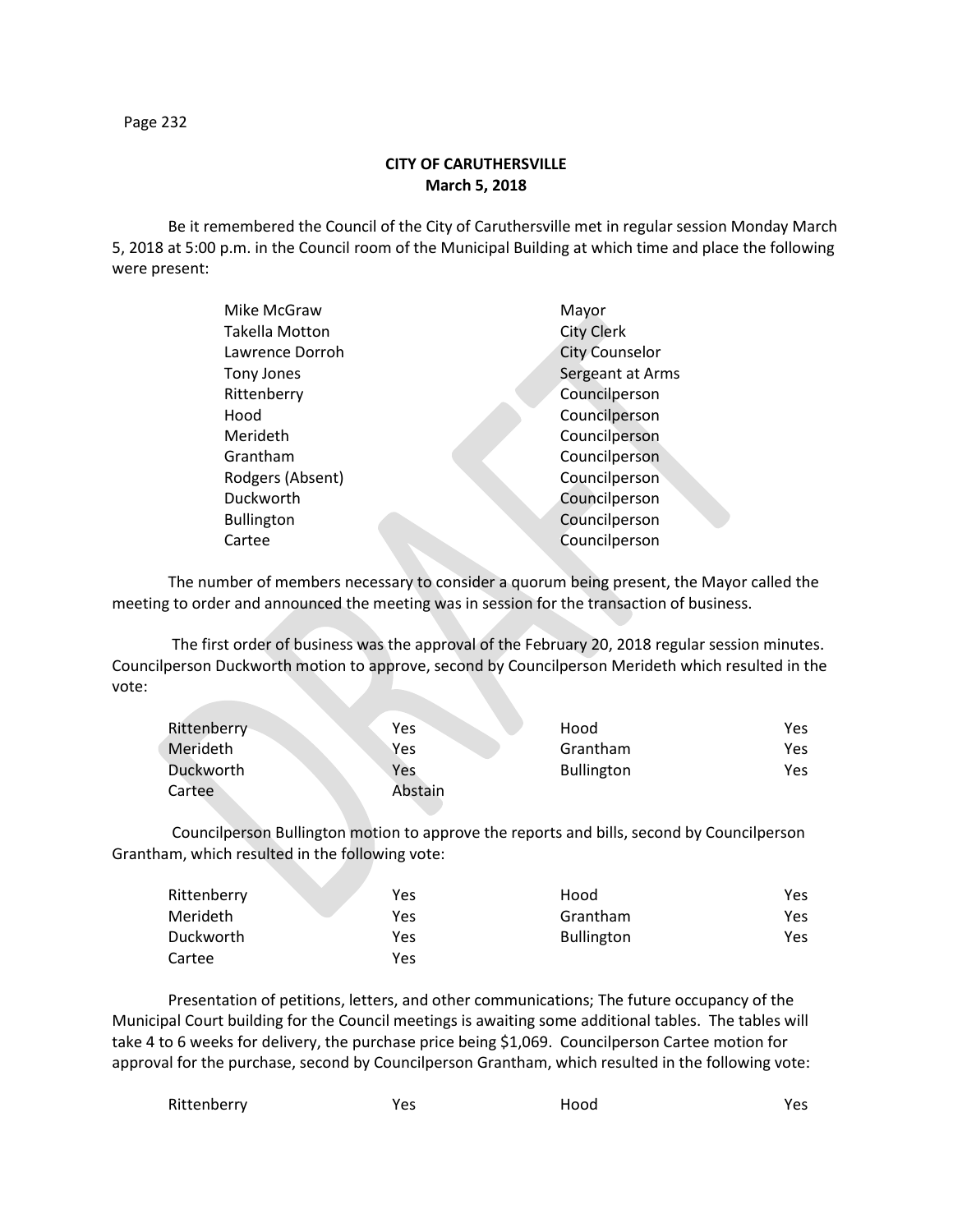| Merideth  | Yes | Grantham          | Yes |
|-----------|-----|-------------------|-----|
| Duckworth | Yes | <b>Bullington</b> | Yes |
| Cartee    | Yes |                   |     |

Unfinished business; Councilperson Merideth made contact with Johnny Copeland, and he's willing to help with the coyote problem. The foothold traps is what he uses, which again, don't harm whatever gets caught in the trap. His main concern is the permission from property owners to come onto their property, and the concentration would be to one target area. Copeland would run traps every day for a minimum of 2 weeks at \$400 per week. Counselor Dorroh stated that the City could facilitate the effort of getting permission with the property owners.

Mayor's report; There're continued negotiations between Jim Rosen and a Nevada investor concerning the Wal-Mart property. The Arts Council meeting with the City didn't take place due to a scheduling conflict with Counselor Dorroh; they rescheduled for next week. The Housing Authority board has terms that will be up April 1, 2018, and Mayor McGraw reappoints Rodney Fisher and Joey Ledford. The Planning & Zoning Commission member Carolyn Robertson resigned due to health reasons, and Mayor McGraw appoints Steve Motton to replace her. Councilperson Duckworth motion for confirmation of the appointments, second by Councilperson Hood, which resulted in the following vote:

| Rittenberry | Yes | Hood              | Yes |
|-------------|-----|-------------------|-----|
| Merideth    | Yes | Grantham          | Yes |
| Duckworth   | Yes | <b>Bullington</b> | Yes |
| Cartee      | Yes |                   |     |

The FEMA Park has a potential buyer. Earl Bullington addressed the Council by letting them know that Cedric the Entertainer and his agent, Allen Warren is interested in the property. The purchase would be contingent upon Planning & Zoning recommendation and the Council's approval of the lot size and dwelling size with other such amendments deemed necessary. The property would consist of single dwellings and townhouses; the contracts will be received by next week for review.

The Carnell property is a go ahead from the legal standpoint, the Marlar project has slowed down due to rain, and the Recreation roof has been stalled due to wind and rain. The flood gates are closed except for at Bunge's entrance; the Casino will continue to be open unless the river stages get to 44 ft.

Police report; Chief Tony Jones reported that a position was still available within the department. He recommends that Shane Wiseman with 12 years' experience of law enforcement to be hired on at level M. Councilperson Grantham motion for approval, second by Councilperson Hood, which resulted in the following vote:

| Rittenberry | Yes     | Hood              | Yes  |
|-------------|---------|-------------------|------|
| Merideth    | Yes     | Grantham          | Yes. |
| Duckworth   | Yes     | <b>Bullington</b> | Yes  |
| Cartee      | Abstain |                   |      |

Page 233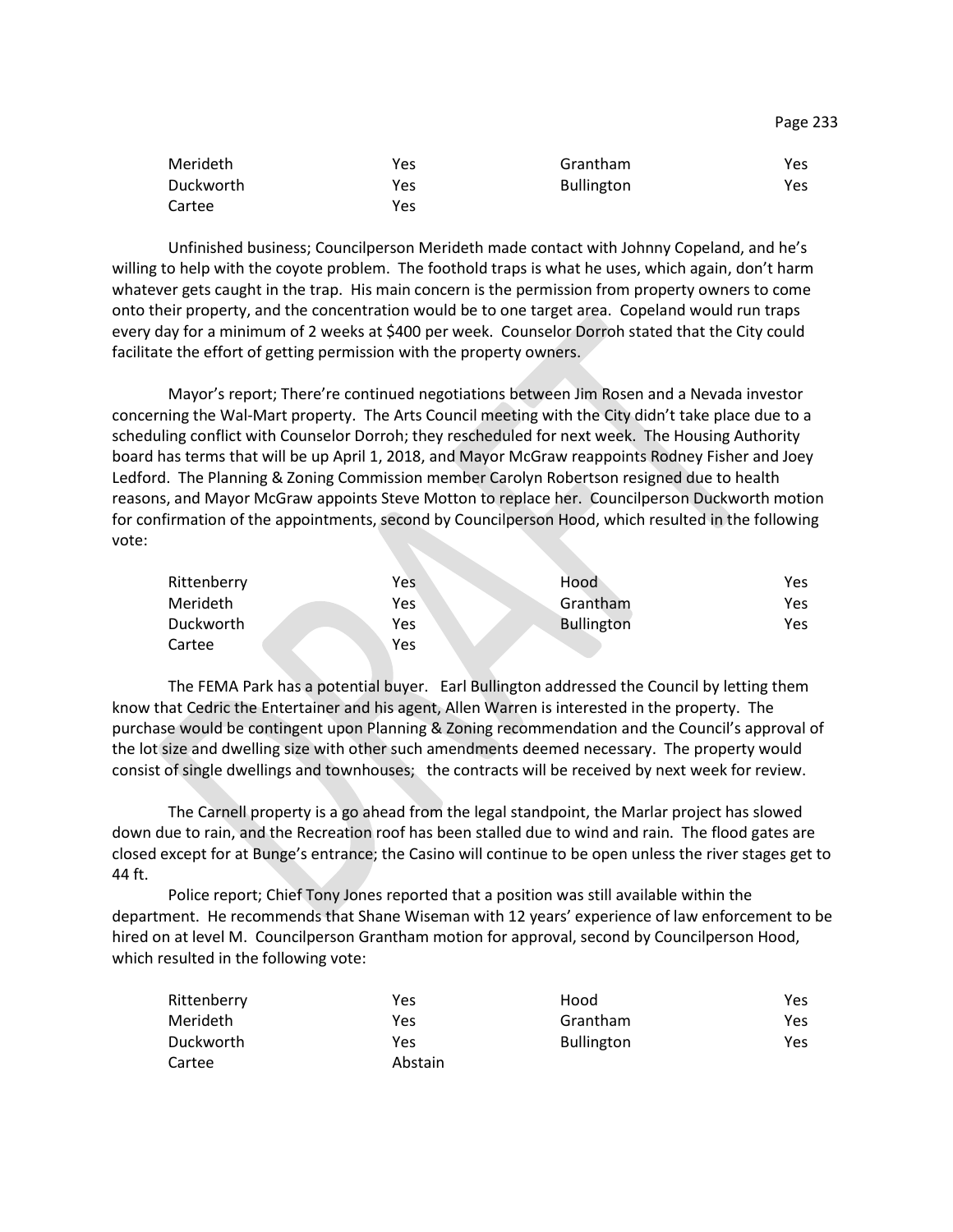## Page 234

Shelter report; Councilperson Hood reported from February 1, 2018 to February 28, 2018 that there were 18 dogs and 7 cats at the shelter. Intake; 28 dogs and 7 cats, Owner's pickup; 7 dogs, Rescue; 8 dogs and 1 cat, Euthanized; 1 dog and 7 cats, Dead; 1 dog and 5 cats, Food; 50 lbs. for dogs and 40 lbs. for cats, wildlife; 18 dead squirrels, 15 dead rabbits and 3 trapped, 22 dead skunks and 38 trapped, 9 dead opossums and 8 trapped. Chief Tony Jones stated that with the rising water deer are coming to the area. They are wild animals and he recommends that they are not approached if trapped, call the authorities.

Fire report; Councilperson Hood reported fire calls from February 21, 2018 through March 5, 2018 as follows: 2/21/18; Smoke scare on Walker with nothing being found, 2/25/18; Ceiling light shorted out on Gayoso, 2/27/18; Fire alarm sounding due to cooking at McCarty School, 3/1/18; Vehicle fire with moderate damage on  $15<sup>th</sup>$  and Davis,  $3/4/18$ ; Mutual aid to Kennett on standby at station 2. Training for the month of February was a tour of Lady Luck Casino for pre-planning of the facility, with 17 members participating. With the public not knowing when the shelters are open or what doors are used to go into the shelters. Chief Charlie Jones presented a proposal from Canedy Sign & Graphics for 2 sign monuments for the shelters at the Middle and Elementary schools. The signs have arrows directing the public the way to go to enter into the shelters; with a light flashing alerting the public when it's open. The Sheriff's department is donating the lights that go on top of the signs. The monuments would cost \$13,530.99, with half having to be paid upfront and the other half upon completion. Half of the payment would come out of Emergency Management and half out of Sales Tax. Councilperson Cartee motion for approval, second by Councilperson Grantham, which resulted in the following vote:

| Rittenberry | Yes | Hood              | Yes |
|-------------|-----|-------------------|-----|
| Merideth    | Yes | Grantham          | Yes |
| Duckworth   | No  | <b>Bullington</b> | Yes |
| Cartee      | Yes |                   |     |

Code Enforcement; Sonya Fuller reported surveying several properties; any letters being mailed to abate the nuisance will have until the end of March. The Mers Goodwill volunteers are continuing working with Street and Sanitation. There was a question about a couple of properties on Grande, and Sonya Fuller stated that she had made contact with the property owners. Councilperson Cartee thanked Ms. Fuller for following up with an incident that occurred on a Churchill property. DNR was contacted about the matter by Sonya Fuller.

Park & Recreation; Wes Deere reported that basketball season will wrap up by next Monday. Baseball and softball has been slow moving and there will be a cut off if there's no more signups. Dry weather will be the deciding factor for the startup of the roof and installation of the playground equipment.

Library report; Teresa Tidwell reported the CHS Drama Club will be presenting "The Wizard of Oz" at the Library theater. Admissions is \$7 with showings 6:00 p.m. Friday, Saturday and Sunday showings at 3:00 p.m. and 6:00 p.m. Preparation is being made for summer reading, and the theme will be Libraries Rock.

Water & Sewer; Paul Shaw reported that bids had been opened for the Clarifier project which was budgeted for \$45,000. The lowest bid was from Fab-Tech in the amount of \$44,700. Councilperson